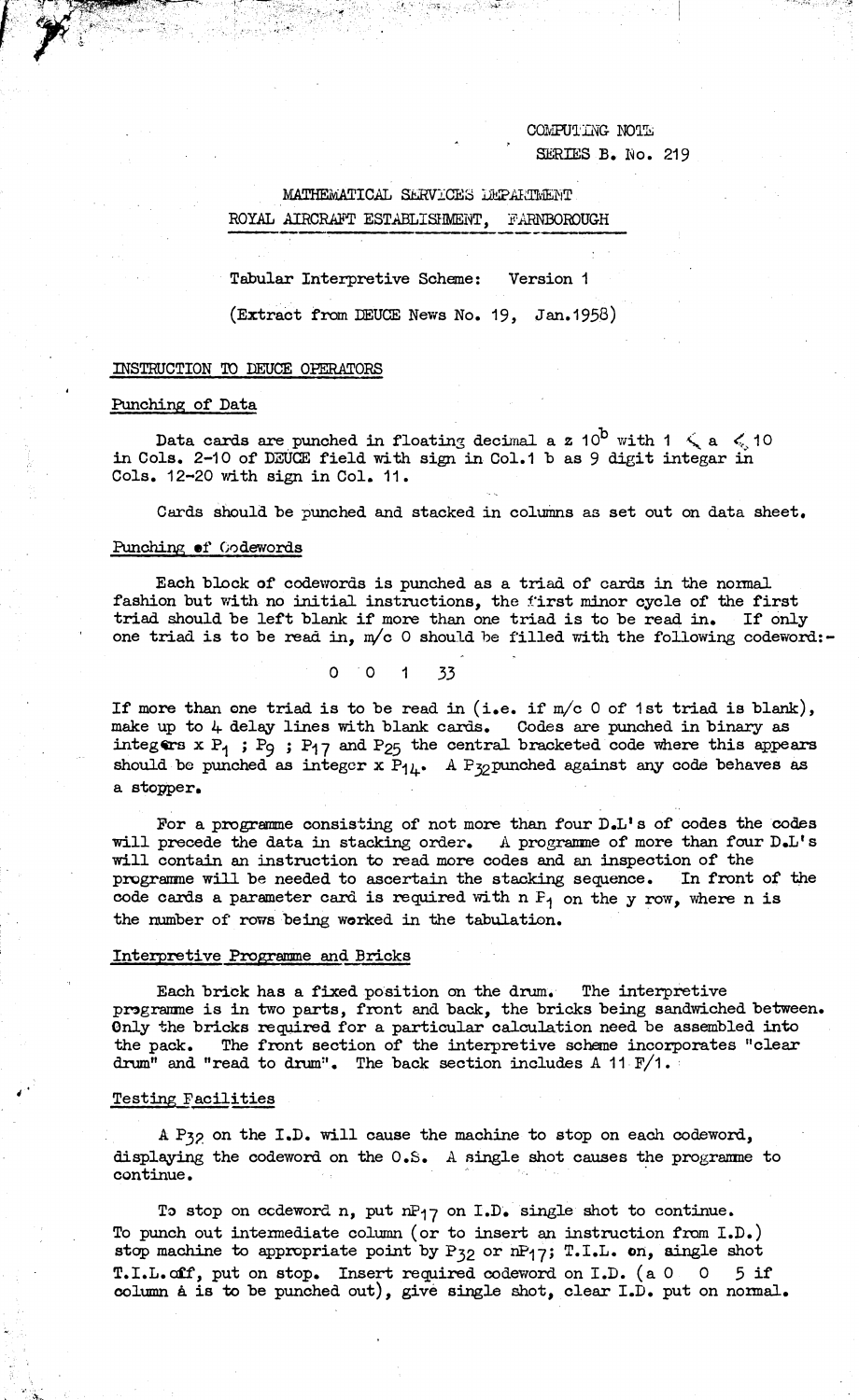If the inserted codeword contains a  $P_{32}$  the machine will stop with the code displayed on 0.S, Give a single shot to continue. The next code to he obeyed will be the one due to be obeyed when the I.D. instruction was inserted.

 $\mathbf{y}_{i}$ 

To find out which code is being obeyed when <sup>a</sup> failure occurs it is only necessary to bring down track 15/7 to D.L.1 on  $ext{.}$  tree and enter in 1<sub>30</sub> with  $F_{32}$  on the I.D. The programme will then stop as usual displaying on the 0.S. the codeword following that on which the failure occurred.

## Failure Indications

|                                                             | $\frac{3}{2}$  | $21 - 29$<br>$31 - 29$ <sup>1</sup> | x | See $A11/1$<br>Divisor zero |
|-------------------------------------------------------------|----------------|-------------------------------------|---|-----------------------------|
|                                                             |                | $21 - 28$<br>$9 - 24$<br>21-29      |   | Read failure                |
| Square roct A                                               | 5              | $27 - 29$                           |   | A negative                  |
| Log A                                                       | 6              | $29 - 29$ $\frac{1}{2}$             |   | A negative                  |
|                                                             | 6              | $31 - 31$                           |   | A zero                      |
| Anti log ( A $(=\begin{pmatrix} a & x & 2^b \end{pmatrix})$ | 5              | $13 - 29 +$                         |   | $b \nightharpoondown b^2$   |
| $sin^{-1}$ A or                                             | 6              | $13 - 29$                           | x | b > 1                       |
| $\cos^{-1}$ A                                               | $\overline{3}$ | $14 - 29$<br>$\mathcal{A}$ , and    |   | $b \leq 1$ A $91.0$         |

### Results

These are punched out column by column, one number per card in standard floating decimal. Since they are in the same form as the data and punched in the same fields they can be used as input if required.

### SUMMARY OF CCLEWORDS

|              |                   | CODEWORD     |                | FERFRET ATTON                                            |  |  |
|--------------|-------------------|--------------|----------------|----------------------------------------------------------|--|--|
| $\mathbf{a}$ | $\mathbf{b}$      | $c \t 0$     |                | (Col.a) x (Col.b) putting result in Col.c                |  |  |
| a            | $\mathbf b$       | $\mathbf{c}$ | $\overline{1}$ | $(Co1.a) - (Col.b)$ putting result in Col.c              |  |  |
| $\mathbf{a}$ | b c 2             |              |                | $(Co1_ea) + (Col_e b)$ putting result in $Col_eo$        |  |  |
|              | a b c 3           |              |                | $(Co1, a) - (Col.b)$ putting result in Col.c             |  |  |
|              | $0$ 0 $c$ 4       |              |                | Read column of data from cards and put in Col.c          |  |  |
|              | $(n+2)$ o c 4     |              |                | Read graph of n co-ordinates from cards and put in Col.c |  |  |
| $\mathbf{p}$ | $\circ$ $\circ$ 4 |              |                | Read p constants from data cards                         |  |  |
| $\mathbf{a}$ | $0$ 0 5           |              |                | Print out column a                                       |  |  |
| $\mathbf{a}$ | $0$ $c$ 6         |              |                | $\sqrt{\text{ (Col.a)}}$ putting result in Col.c         |  |  |
| $\mathbf{a}$ | n(0)              | $\mathbf{c}$ | $\overline{7}$ | (Col.a) x $C_n$ putting result in Col.c                  |  |  |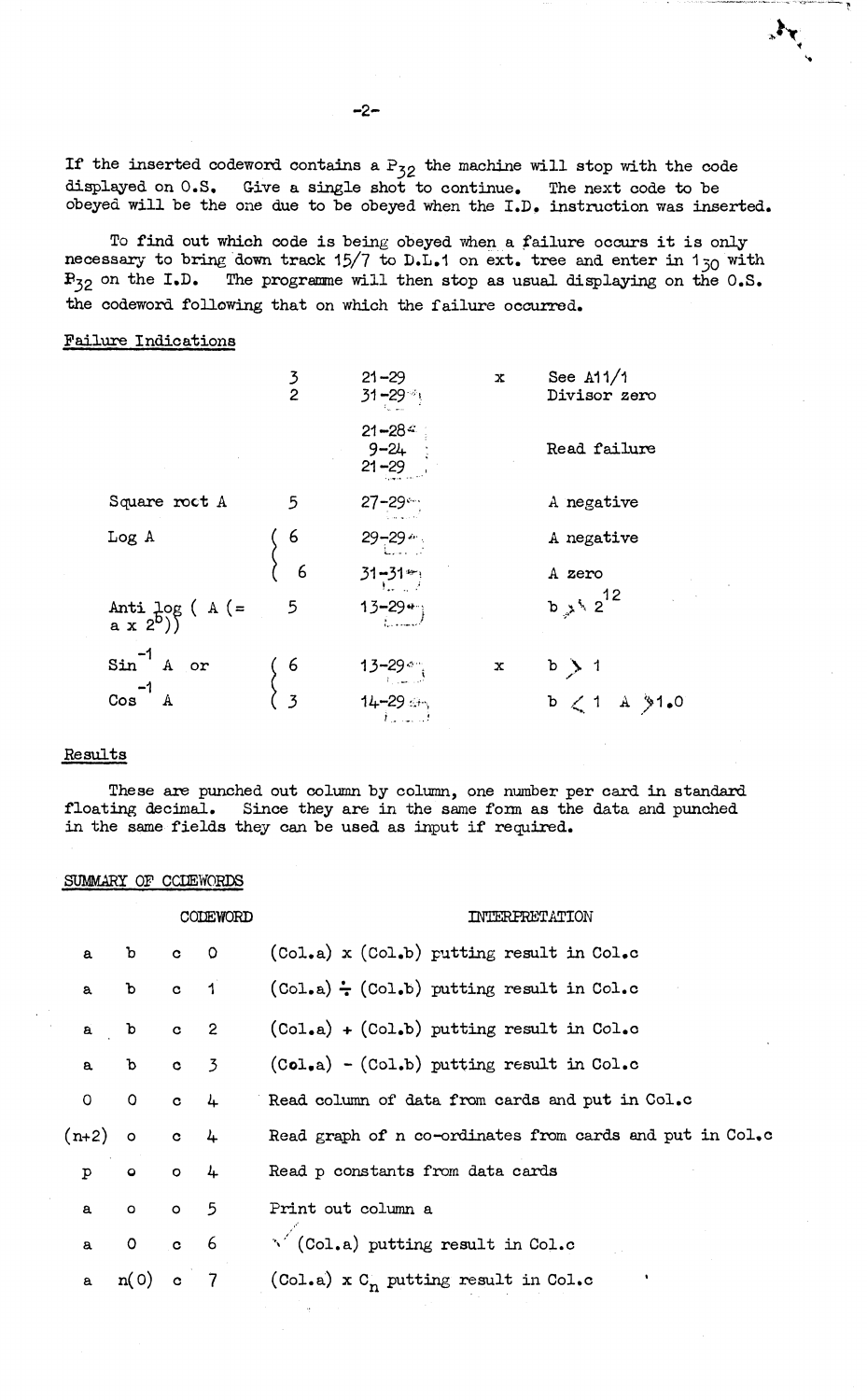|    |            |              |                 | $-3-$                                                                                                                                                                                           |
|----|------------|--------------|-----------------|-------------------------------------------------------------------------------------------------------------------------------------------------------------------------------------------------|
|    | CODEWORD   |              |                 | INTERPRETATION                                                                                                                                                                                  |
| a  | $n(1)$ c   |              | 7               | $C_n$ $\div$ (Col.a) putting result in Col.c                                                                                                                                                    |
| a  | $n(2)$ c 7 |              |                 | $(Col.a) + Cn$ putting result in Col.c                                                                                                                                                          |
| a  | $n(3)$ c 7 |              |                 | $C_n - (Col.a)$ putting result in Col.c                                                                                                                                                         |
| a. | $\circ$    | $\mathbf{c}$ | - 8             | log (Col.a) putting result in Col.c                                                                                                                                                             |
| a  | $\circ$    | $\mathbf c$  | 9               | Anti-log (Col.a) or $(Co1.a)$ putting result in Col.c                                                                                                                                           |
| a  | о          | $\mathbf{c}$ | 10              | (Col.a) shifted down one place in Col.c.                                                                                                                                                        |
| a  | о          | $\mathbf{c}$ | 12              | Sine (Col.a) in Col.c                                                                                                                                                                           |
| a  | o          | $\mathbf{c}$ | 12              | Cosine (Col.a) in Col.c                                                                                                                                                                         |
| a  | ъ          | $\mathbf{n}$ | 13              | Store number in Col.a row b in position $C_n$                                                                                                                                                   |
| a  | o          |              | $c$ $14$        | $\{Col.a\}$ in $Col.c$                                                                                                                                                                          |
| a  | b          | $\mathbf{c}$ | 15              | From $x'$ s in Col.a and graph of $y = f(x)$ in Col.b<br>find y's and store in Col.c                                                                                                            |
| a. | ъ          |              | c <sub>16</sub> | Take as next instruction codeword c if Col.a is all<br>negative or codeword b if Col.a is all positive.<br>Go to next codeword if Col.a contains a mixture of<br>positive and negative numbers. |
| a  | b          | c.           | 17              | Take as next instruction codeword c if Col.a contains<br>no zeros, codeword b if Col.a is all zeros or next<br>codeword if Col.a contains both zero and non-sero<br>elements.                   |
| a  | Ō.         |              | $c$ 19          | Given $X_i$ in Col.a form $\sum_{X_i}^{X_n} x_i$ in Col.c                                                                                                                                       |
| a  | ۰          | $\mathbf{c}$ | 20              | Given sine x in Col.a, forms x in Col.c                                                                                                                                                         |
| a  | ۰          | $\mathbf{c}$ | 21              | Given cosine x in Col.a forms x in Col.c                                                                                                                                                        |
| о  | о          |              | 0 <sub>2</sub>  | Stop programme                                                                                                                                                                                  |
| O  | o          | $\mathbf{p}$ | - 33            | Jump to codeword p                                                                                                                                                                              |
| O  | ъ          | $\mathbf{c}$ | 34              | Read fresh block of codewords into block c and<br>jump to codeword b                                                                                                                            |
| a  | b          | $\mathbf{c}$ | 35              | Replace codeword c by codeword a and jump to codeword b                                                                                                                                         |
| a. | ъ          | C            | 36              | Replace codeword $c$ by $a + b$ .                                                                                                                                                               |

a de la construcción de la construcción de la construcción de la construcción de la construcción de la construc<br>En 1930, el construcción de la construcción de la construcción de la construcción de la construcción de la con

 $\mathcal{A}_{\mathcal{A}}$ 

enting partition of the second property of the second property of the second property of the second property o<br>Second property of the second property of the second property of the second property of the second property of

 $\int_{0}^{\infty}$